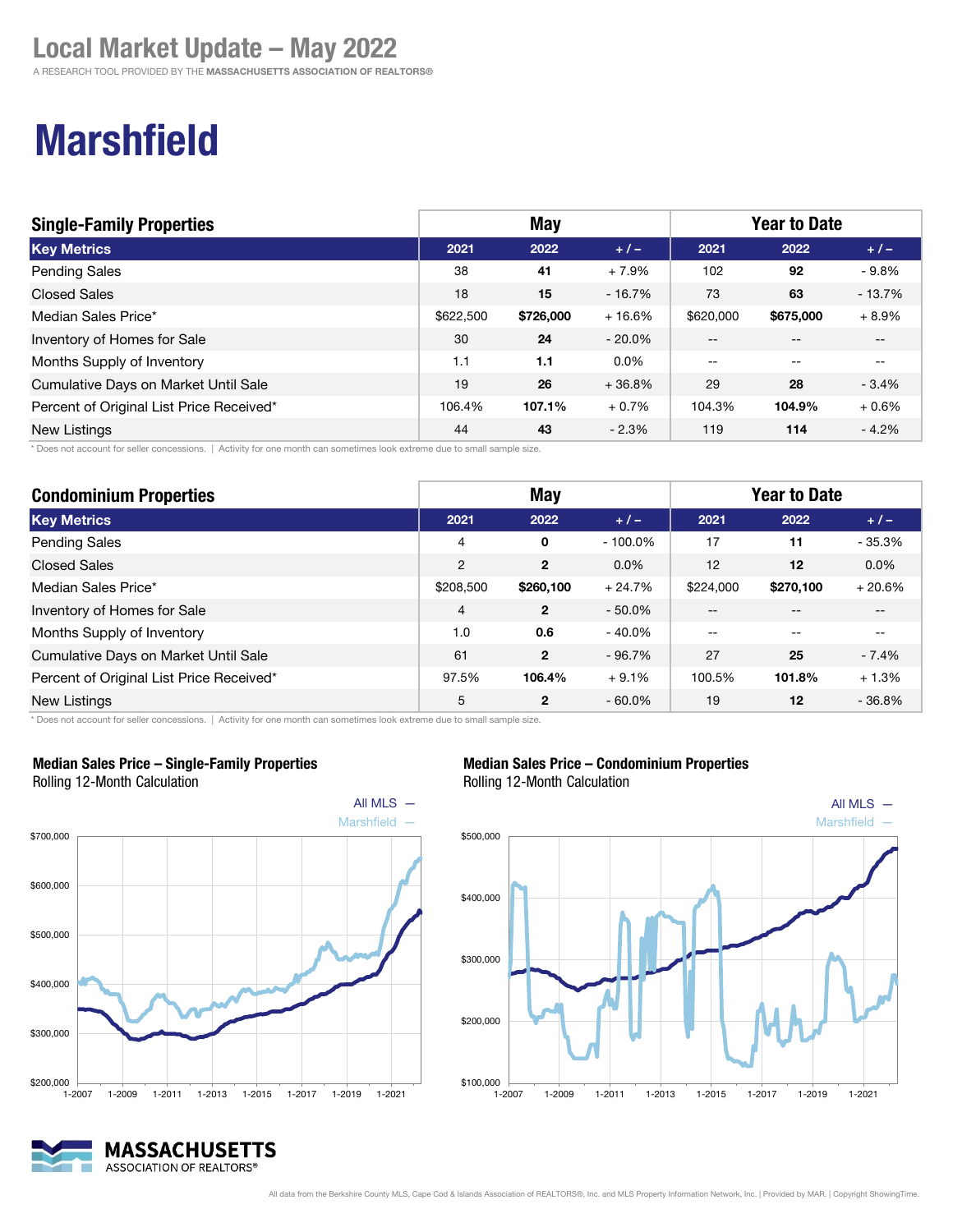A RESEARCH TOOL PROVIDED BY THE MASSACHUSETTS ASSOCIATION OF REALTORS®

## South Shore **notify** Realtors<sup>®</sup>

Resources. Relationships. Results.

# Norwell

| <b>Single-Family Properties</b>          | <b>May</b> |           |          | <b>Year to Date</b> |           |          |
|------------------------------------------|------------|-----------|----------|---------------------|-----------|----------|
| <b>Key Metrics</b>                       | 2021       | 2022      | $+/-$    | 2021                | 2022      | $+/-$    |
| <b>Pending Sales</b>                     | 8          | 15        | $+87.5%$ | 55                  | 79        | $+43.6%$ |
| <b>Closed Sales</b>                      | 15         | 16        | $+6.7%$  | 48                  | 60        | $+25.0%$ |
| Median Sales Price*                      | \$834.973  | \$742,500 | $-11.1%$ | \$834.987           | \$830,000 | $-0.6%$  |
| Inventory of Homes for Sale              | 18         | 10        | $-44.4%$ | $- -$               |           | --       |
| Months Supply of Inventory               | 1.3        | 0.7       | $-46.2%$ | --                  | --        | $- -$    |
| Cumulative Days on Market Until Sale     | 57         | 17        | $-70.2%$ | 44                  | 35        | $-20.5%$ |
| Percent of Original List Price Received* | 99.2%      | 105.0%    | $+5.8%$  | 100.8%              | 101.9%    | $+1.1%$  |
| <b>New Listings</b>                      | 13         | 16        | $+23.1%$ | 58                  | 82        | $+41.4%$ |

\* Does not account for seller concessions. | Activity for one month can sometimes look extreme due to small sample size.

| <b>Condominium Properties</b>            | <b>May</b>     |             |            | <b>Year to Date</b> |           |            |
|------------------------------------------|----------------|-------------|------------|---------------------|-----------|------------|
| <b>Key Metrics</b>                       | 2021           | 2022        | $+/-$      | 2021                | 2022      | $+/-$      |
| <b>Pending Sales</b>                     |                | 0           | $-100.0\%$ | 5                   |           | $-80.0\%$  |
| <b>Closed Sales</b>                      |                | 0           | $-100.0\%$ | 11                  | 4         | $-63.6%$   |
| Median Sales Price*                      | \$700,000      | \$0         | $-100.0\%$ | \$700,000           | \$869,000 | $+24.1%$   |
| Inventory of Homes for Sale              | $\overline{4}$ | $\mathbf 0$ | $-100.0\%$ | $- -$               |           |            |
| Months Supply of Inventory               | 2.1            | 0.0         | $-100.0\%$ | $-$                 |           |            |
| Cumulative Days on Market Until Sale     | 401            | 0           | $-100.0\%$ | 132                 | 90        | $-31.8%$   |
| Percent of Original List Price Received* | 93.5%          | $0.0\%$     | $-100.0\%$ | 99.7%               | 99.5%     | $-0.2\%$   |
| <b>New Listings</b>                      | 3              | 0           | $-100.0\%$ | 8                   | 0         | $-100.0\%$ |

\* Does not account for seller concessions. | Activity for one month can sometimes look extreme due to small sample size.



Median Sales Price – Single-Family Properties Rolling 12-Month Calculation

#### Median Sales Price – Condominium Properties

Rolling 12-Month Calculation



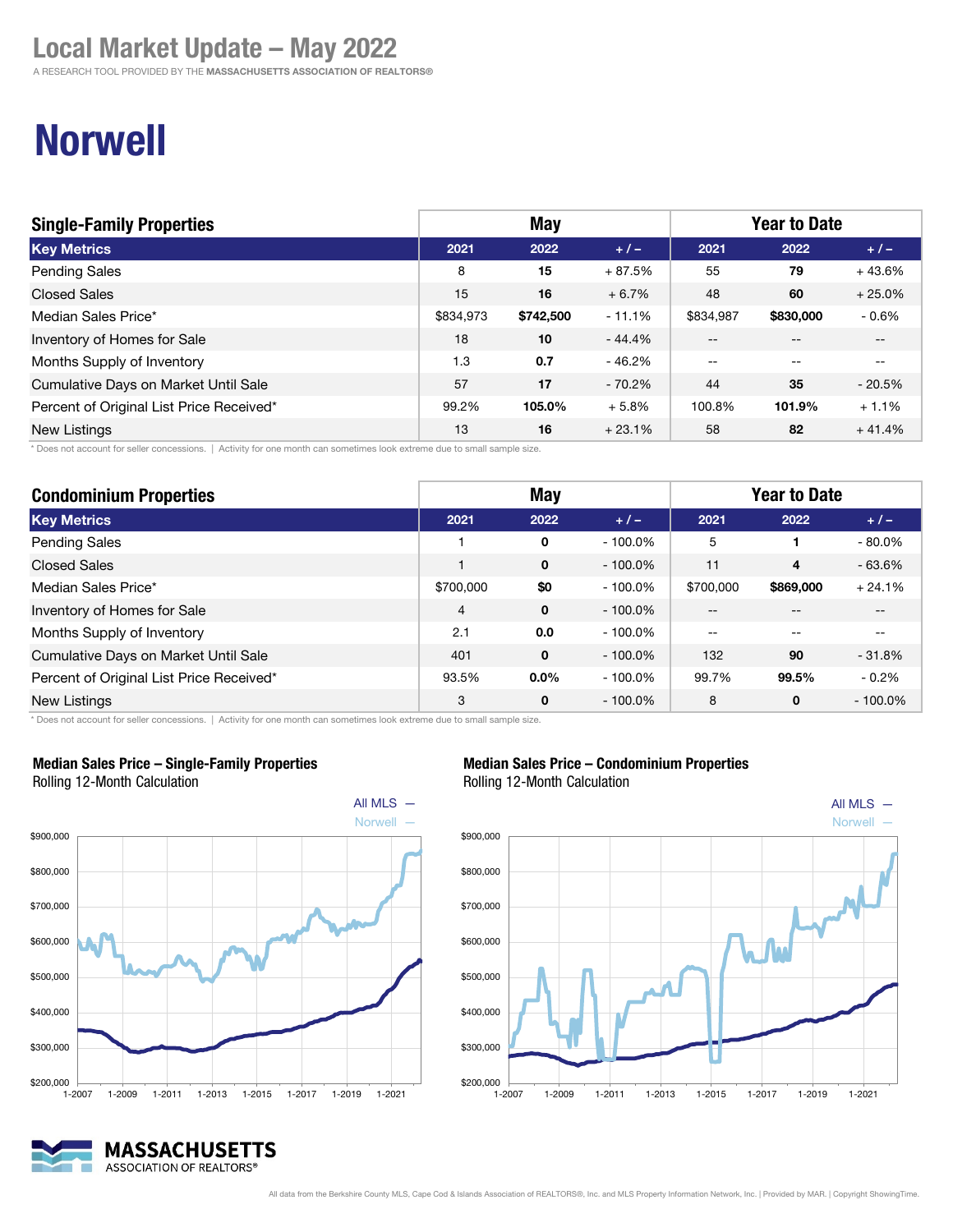A RESEARCH TOOL PROVIDED BY THE MASSACHUSETTS ASSOCIATION OF REALTORS®

# Pembroke

| <b>Single-Family Properties</b>          |           | May       |          | <b>Year to Date</b> |           |          |
|------------------------------------------|-----------|-----------|----------|---------------------|-----------|----------|
| <b>Key Metrics</b>                       | 2021      | 2022      | $+1-$    | 2021                | 2022      | $+/-$    |
| <b>Pending Sales</b>                     | 23        | 21        | - 8.7%   | 90                  | 64        | $-28.9%$ |
| <b>Closed Sales</b>                      | 15        | 11        | $-26.7%$ | 76                  | 56        | $-26.3%$ |
| Median Sales Price*                      | \$500,000 | \$575,000 | $+15.0%$ | \$525,000           | \$530,000 | $+1.0%$  |
| Inventory of Homes for Sale              | 21        | 9         | $-57.1%$ | $-$                 | $-$       | $- -$    |
| Months Supply of Inventory               | 1.1       | 0.5       | $-54.5%$ | $- -$               | $- -$     | $- -$    |
| Cumulative Days on Market Until Sale     | 20        | 19        | $-5.0%$  | 47                  | 33        | $-29.8%$ |
| Percent of Original List Price Received* | 105.9%    | 107.7%    | $+1.7%$  | 105.2%              | 102.7%    | $-2.4%$  |
| <b>New Listings</b>                      | 30        | 25        | $-16.7%$ | 101                 | 69        | $-31.7%$ |

\* Does not account for seller concessions. | Activity for one month can sometimes look extreme due to small sample size.

| <b>Condominium Properties</b>            | <b>May</b>     |                |            | <b>Year to Date</b> |           |           |  |
|------------------------------------------|----------------|----------------|------------|---------------------|-----------|-----------|--|
| <b>Key Metrics</b>                       | 2021           | 2022           | $+/-$      | 2021                | 2022      | $+/-$     |  |
| <b>Pending Sales</b>                     |                | $\mathbf{2}$   | $+100.0\%$ |                     |           | $0.0\%$   |  |
| <b>Closed Sales</b>                      | $\overline{2}$ | $\overline{2}$ | 0.0%       | 8                   | 7         | $-12.5%$  |  |
| Median Sales Price*                      | \$348,500      | \$500,000      | $+43.5%$   | \$337,250           | \$380,000 | $+12.7%$  |  |
| Inventory of Homes for Sale              |                | 0              | $-100.0\%$ | --                  |           |           |  |
| Months Supply of Inventory               | 0.4            | 0.0            | $-100.0\%$ | $- -$               |           |           |  |
| Cumulative Days on Market Until Sale     | 30             | 12             | $-60.0\%$  | 25                  | 15        | $-40.0\%$ |  |
| Percent of Original List Price Received* | 108.1%         | 112.0%         | $+3.6%$    | 102.1%              | 107.7%    | $+5.5%$   |  |
| New Listings                             |                |                | $0.0\%$    |                     |           | 0.0%      |  |

\* Does not account for seller concessions. | Activity for one month can sometimes look extreme due to small sample size.



#### Median Sales Price – Single-Family Properties Rolling 12-Month Calculation



South Shore **not** Realtors<sup>®</sup> Resources. Relationships. Results.

Median Sales Price – Condominium Properties Rolling 12-Month Calculation

MASSACHUSETTS ASSOCIATION OF REALTORS®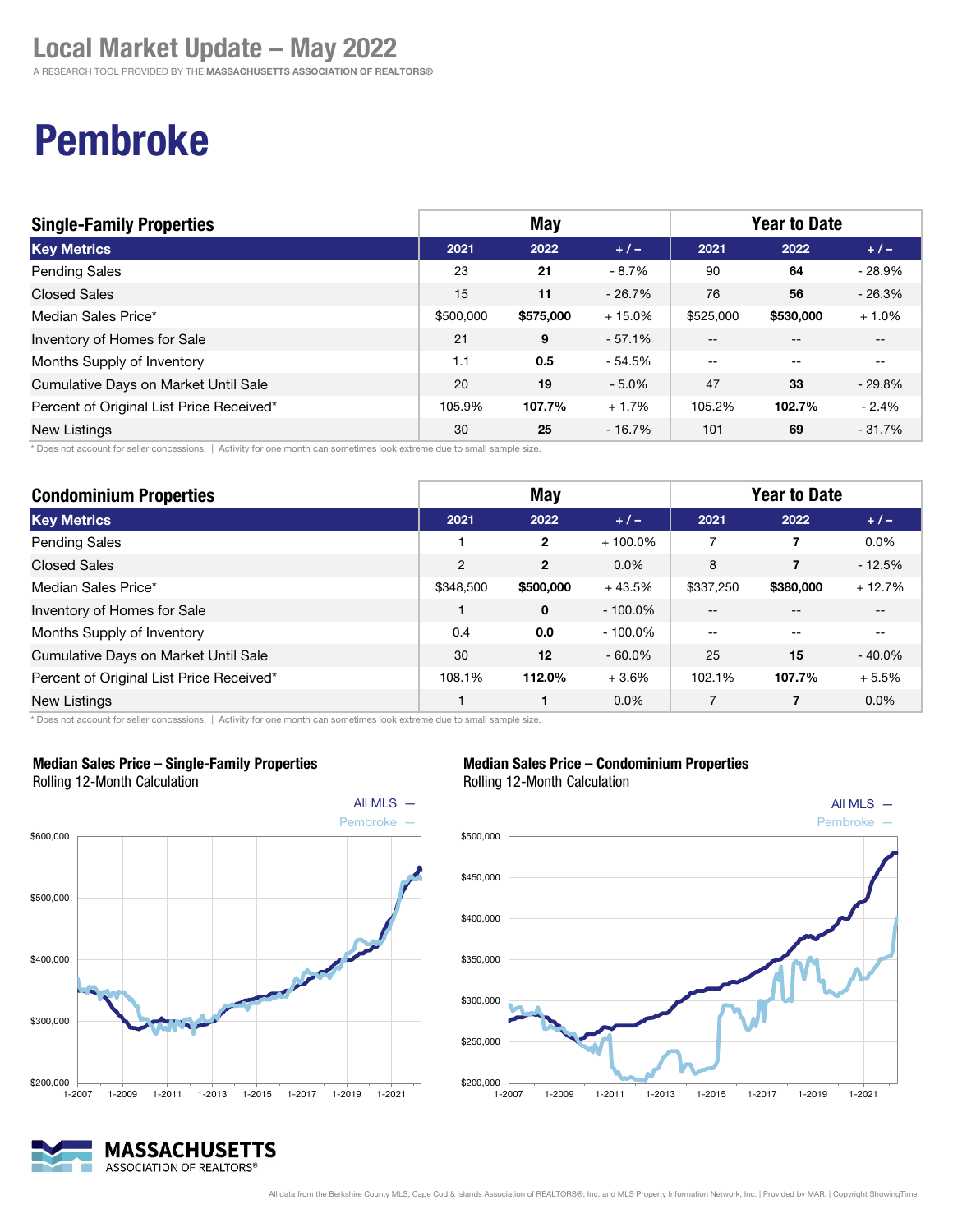A RESEARCH TOOL PROVIDED BY THE MASSACHUSETTS ASSOCIATION OF REALTORS®

# **Plymouth**

## South Shore *nd* Realtors<sup>®</sup>

Resources. Relationships. Results.

| <b>Single-Family Properties</b>          | <b>May</b> |           |          | <b>Year to Date</b> |           |           |
|------------------------------------------|------------|-----------|----------|---------------------|-----------|-----------|
| <b>Key Metrics</b>                       | 2021       | 2022      | $+/-$    | 2021                | 2022      | $+/-$     |
| <b>Pending Sales</b>                     | 71         | 53        | $-25.4%$ | 347                 | 262       | $-24.5%$  |
| Closed Sales                             | 68         | 65        | $-4.4%$  | 279                 | 242       | $-13.3%$  |
| Median Sales Price*                      | \$512,500  | \$640,000 | $+24.9%$ | \$494.500           | \$559,950 | $+13.2%$  |
| Inventory of Homes for Sale              | 61         | 58        | $-4.9%$  | $-$                 |           | $-$       |
| Months Supply of Inventory               | 0.7        | 1.0       | $+42.9%$ | $- -$               | $- -$     | $- -$     |
| Cumulative Days on Market Until Sale     | 44         | 24        | $-45.5%$ | 40                  | 32        | $-20.0\%$ |
| Percent of Original List Price Received* | 104.3%     | 106.6%    | $+2.2%$  | 103.0%              | 105.0%    | $+1.9%$   |
| New Listings                             | 86         | 67        | $-22.1%$ | 374                 | 306       | $-18.2%$  |

\* Does not account for seller concessions. | Activity for one month can sometimes look extreme due to small sample size.

| <b>Condominium Properties</b>            | <b>May</b> |           |          | <b>Year to Date</b> |           |          |
|------------------------------------------|------------|-----------|----------|---------------------|-----------|----------|
| <b>Key Metrics</b>                       | 2021       | 2022      | $+/-$    | 2021                | 2022      | $+/-$    |
| <b>Pending Sales</b>                     | 34         | 21        | $-38.2%$ | 159                 | 103       | $-35.2%$ |
| <b>Closed Sales</b>                      | 28         | 20        | $-28.6%$ | 130                 | 112       | $-13.8%$ |
| Median Sales Price*                      | \$434,581  | \$515,200 | $+18.6%$ | \$421.581           | \$467,500 | $+10.9%$ |
| Inventory of Homes for Sale              | 46         | 12        | $-73.9%$ | $- -$               | --        | $- -$    |
| Months Supply of Inventory               | 1.3        | 0.4       | $-69.2%$ | $-$                 | --        |          |
| Cumulative Days on Market Until Sale     | 33         | 21        | $-36.4%$ | 49                  | 35        | $-28.6%$ |
| Percent of Original List Price Received* | 100.9%     | 104.1%    | $+3.2%$  | 99.4%               | 102.5%    | $+3.1%$  |
| <b>New Listings</b>                      | 41         | 22        | $-46.3%$ | 196                 | 110       | $-43.9%$ |

\* Does not account for seller concessions. | Activity for one month can sometimes look extreme due to small sample size.



MASSACHUSETTS ASSOCIATION OF REALTORS®

#### Median Sales Price – Single-Family Properties Rolling 12-Month Calculation

All MLS — **Plymouth** \$100,000 \$200,000 \$300,000 \$400,000 \$500,000 1-2007 1-2009 1-2011 1-2013 1-2015 1-2017 1-2019 1-2021 Median Sales Price – Condominium Properties Rolling 12-Month Calculation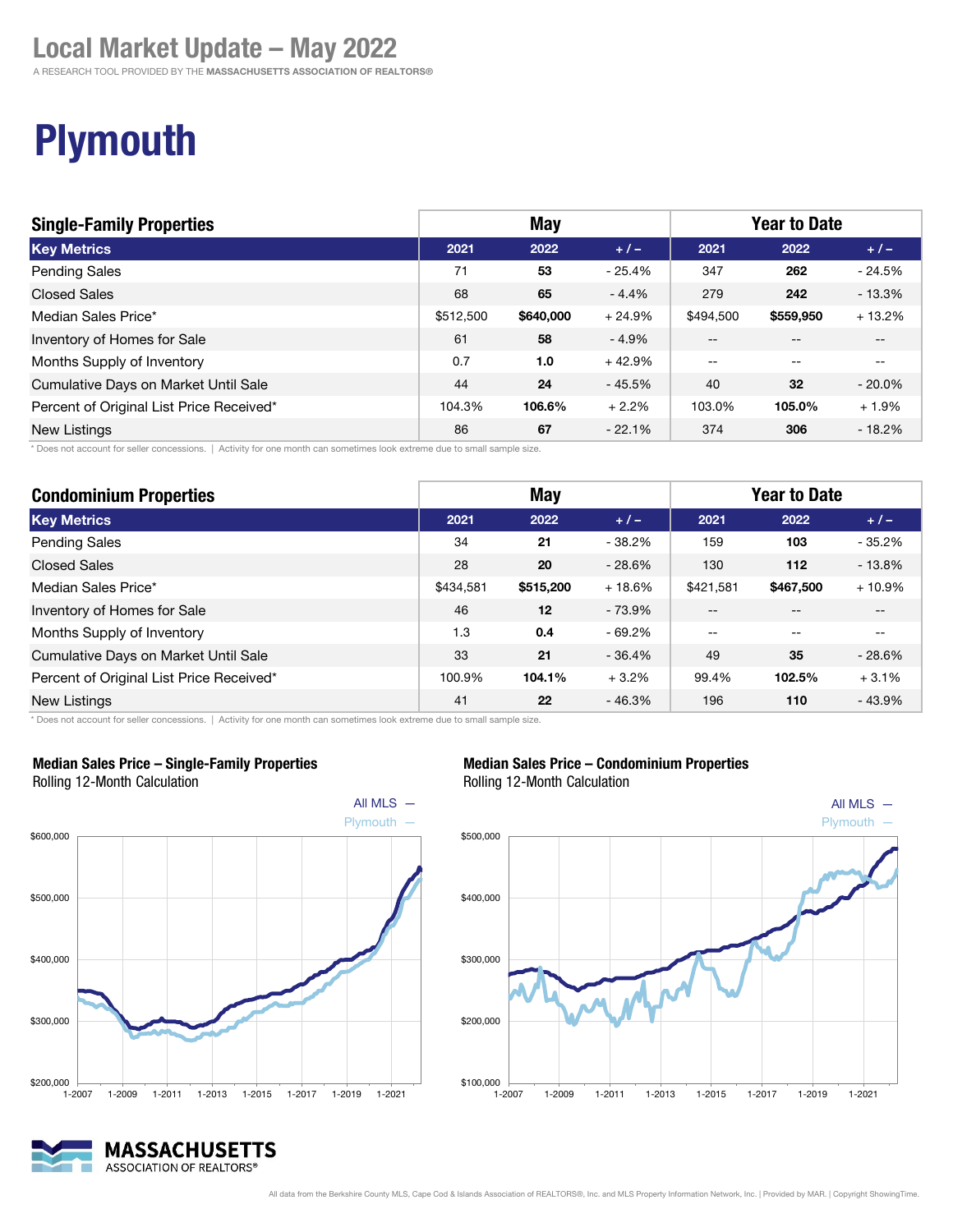A RESEARCH TOOL PROVIDED BY THE MASSACHUSETTS ASSOCIATION OF REALTORS®

## South Shore **notify** Realtors<sup>®</sup>

Resources. Relationships. Results.

# Plympton

| <b>Single-Family Properties</b>          | <b>May</b>     |                |            | <b>Year to Date</b> |                |          |
|------------------------------------------|----------------|----------------|------------|---------------------|----------------|----------|
| <b>Key Metrics</b>                       | 2021           | 2022           | $+/-$      | 2021                | 2022           | $+/-$    |
| <b>Pending Sales</b>                     | 4              | 8              | $+100.0\%$ | 12                  | 15             | $+25.0%$ |
| <b>Closed Sales</b>                      | $\overline{2}$ | $\overline{2}$ | 0.0%       | 11                  | $\overline{7}$ | $-36.4%$ |
| Median Sales Price*                      | \$580,000      | \$566,000      | $-2.4%$    | \$515,000           | \$490,000      | $-4.9%$  |
| Inventory of Homes for Sale              | $\overline{4}$ |                | $-75.0%$   | --                  |                | $- -$    |
| Months Supply of Inventory               | 1.2            | 0.3            | $-75.0%$   | $- -$               | --             | $- -$    |
| Cumulative Days on Market Until Sale     | 12             | 14             | $+16.7%$   | 26                  | 25             | $-3.8%$  |
| Percent of Original List Price Received* | 105.3%         | 109.4%         | $+3.9%$    | 102.0%              | 102.3%         | $+0.3%$  |
| <b>New Listings</b>                      | $\overline{7}$ | 7              | $0.0\%$    | 16                  | 18             | $+12.5%$ |

\* Does not account for seller concessions. | Activity for one month can sometimes look extreme due to small sample size.

| <b>Condominium Properties</b>            | <b>May</b>  |              |       | <b>Year to Date</b> |         |       |
|------------------------------------------|-------------|--------------|-------|---------------------|---------|-------|
| <b>Key Metrics</b>                       | 2021        | 2022         | $+1-$ | 2021                | 2022    | $+1-$ |
| <b>Pending Sales</b>                     | 0           | 0            | $- -$ | 0                   | 0       |       |
| <b>Closed Sales</b>                      | 0           | 0            | $- -$ | 0                   | 0       | --    |
| Median Sales Price*                      | \$0         | \$0          | --    | \$0                 | \$0     |       |
| Inventory of Homes for Sale              | $\mathbf 0$ | $\mathbf{0}$ | --    | --                  | --      | --    |
| Months Supply of Inventory               | 0.0         | 0.0          | --    | --                  |         |       |
| Cumulative Days on Market Until Sale     | 0           | $\mathbf{0}$ | $- -$ | $\Omega$            | 0       | --    |
| Percent of Original List Price Received* | $0.0\%$     | $0.0\%$      |       | $0.0\%$             | $0.0\%$ |       |
| <b>New Listings</b>                      | 0           | 0            | --    | 0                   | 0       | --    |

\* Does not account for seller concessions. | Activity for one month can sometimes look extreme due to small sample size.



Median Sales Price – Single-Family Properties

#### Median Sales Price – Condominium Properties Rolling 12-Month Calculation

All MLS  $-$ Plympton —  $$0$   $\overline{\phantom{0}}$  1-2007 \$100,000 \$200,000 \$300,000 \$400,000 \$500,000 \$600,000 1-2007 1-2009 1-2011 1-2013 1-2015 1-2017 1-2019 1-2021

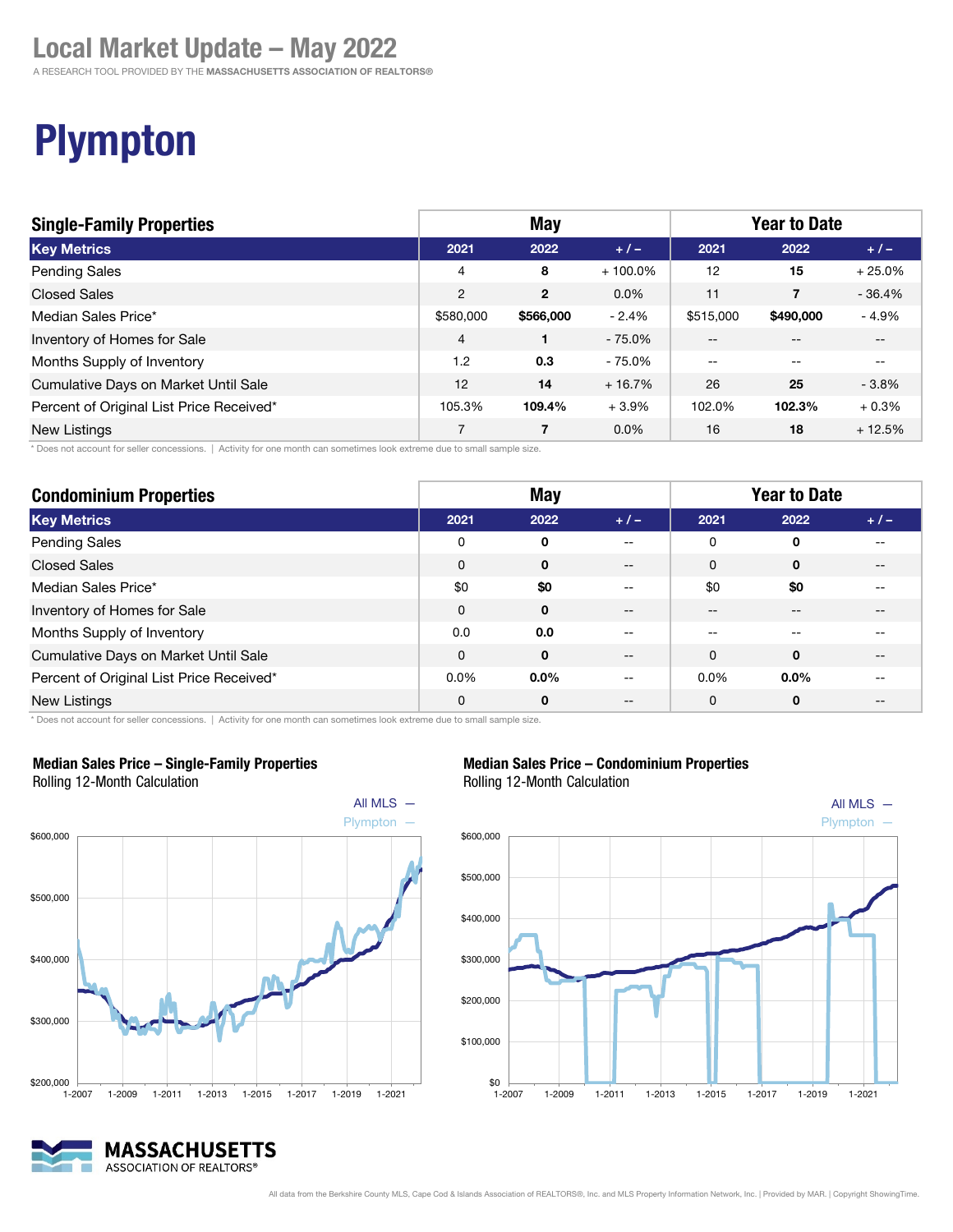A RESEARCH TOOL PROVIDED BY THE MASSACHUSETTS ASSOCIATION OF REALTORS®

## South Shore **And** Realtors<sup>®</sup>

Resources. Relationships. Results.

# **Quincy**

| <b>Single-Family Properties</b>          | May       |           |           | <b>Year to Date</b> |           |           |
|------------------------------------------|-----------|-----------|-----------|---------------------|-----------|-----------|
| <b>Key Metrics</b>                       | 2021      | 2022      | $+/-$     | 2021                | 2022      | $+1-$     |
| <b>Pending Sales</b>                     | 47        | 49        | $+4.3%$   | 186                 | 134       | $-28.0\%$ |
| <b>Closed Sales</b>                      | 38        | 28        | $-26.3\%$ | 154                 | 95        | $-38.3%$  |
| Median Sales Price*                      | \$619,000 | \$700,000 | $+13.1%$  | \$597.500           | \$660,000 | $+10.5%$  |
| Inventory of Homes for Sale              | 49        | 36        | $-26.5%$  | $-$                 |           | --        |
| Months Supply of Inventory               | 1.2       | 1.0       | $-16.7%$  | $\sim$ $\sim$       | $- -$     | $- -$     |
| Cumulative Days on Market Until Sale     | 26        | 36        | $+38.5%$  | 32                  | 33        | $+3.1%$   |
| Percent of Original List Price Received* | 103.2%    | 107.6%    | $+4.3%$   | 101.3%              | 104.1%    | $+2.8%$   |
| New Listings                             | 56        | 59        | $+5.4%$   | 217                 | 173       | $-20.3%$  |

\* Does not account for seller concessions. | Activity for one month can sometimes look extreme due to small sample size.

| <b>Condominium Properties</b>            | <b>May</b> |           |          | <b>Year to Date</b> |           |          |
|------------------------------------------|------------|-----------|----------|---------------------|-----------|----------|
| <b>Key Metrics</b>                       | 2021       | 2022      | $+/-$    | 2021                | 2022      | $+/-$    |
| <b>Pending Sales</b>                     | 40         | 45        | $+12.5%$ | 238                 | 165       | $-30.7%$ |
| <b>Closed Sales</b>                      | 40         | 40        | $0.0\%$  | 197                 | 152       | $-22.8%$ |
| Median Sales Price*                      | \$475,000  | \$449.944 | $-5.3%$  | \$480,000           | \$449,944 | - 6.3%   |
| Inventory of Homes for Sale              | 95         | 21        | $-77.9%$ | --                  | --        | $- -$    |
| Months Supply of Inventory               | 2.1        | 0.5       | $-76.2%$ | --                  | --        | --       |
| Cumulative Days on Market Until Sale     | 70         | 19        | $-72.9%$ | 57                  | 42        | $-26.3%$ |
| Percent of Original List Price Received* | 100.4%     | 103.5%    | $+3.1%$  | 98.2%               | 100.9%    | $+2.7%$  |
| <b>New Listings</b>                      | 59         | 49        | $-16.9%$ | 319                 | 187       | $-41.4%$ |

\* Does not account for seller concessions. | Activity for one month can sometimes look extreme due to small sample size.



#### Median Sales Price – Single-Family Properties Rolling 12-Month Calculation



Median Sales Price – Condominium Properties Rolling 12-Month Calculation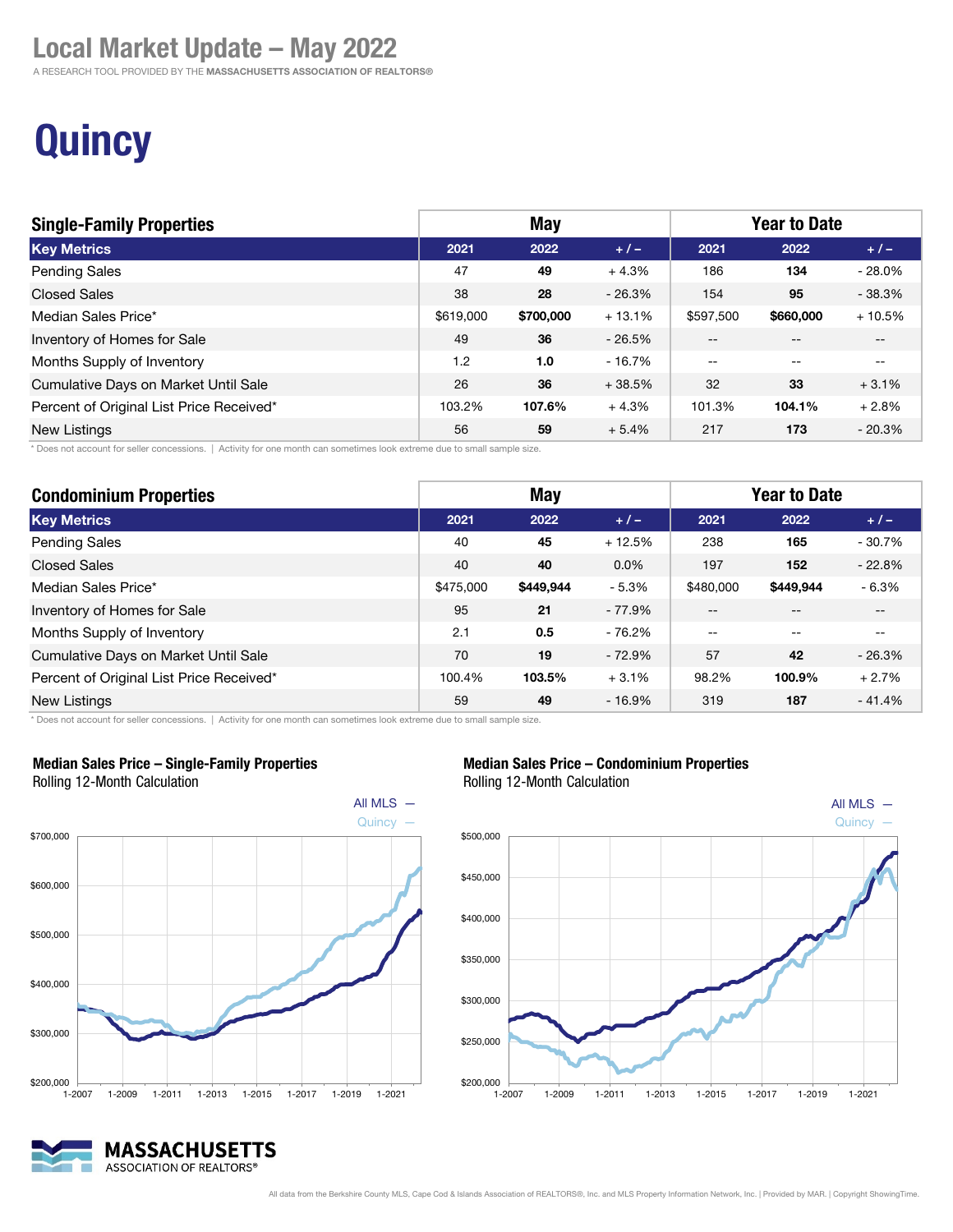A RESEARCH TOOL PROVIDED BY THE MASSACHUSETTS ASSOCIATION OF REALTORS®

# Rockland

| <b>Single-Family Properties</b>          | <b>May</b> |           |           | <b>Year to Date</b> |                   |                          |
|------------------------------------------|------------|-----------|-----------|---------------------|-------------------|--------------------------|
| <b>Key Metrics</b>                       | 2021       | 2022      | $+1-$     | 2021                | 2022              | $+1-$                    |
| <b>Pending Sales</b>                     | 17         | 22        | $+29.4%$  | 78                  | 43                | $-44.9%$                 |
| <b>Closed Sales</b>                      | 18         | 6         | $-66.7%$  | 57                  | 28                | $-50.9%$                 |
| Median Sales Price*                      | \$465,000  | \$495,000 | $+6.5%$   | \$440,000           | \$494,950         | $+12.5%$                 |
| Inventory of Homes for Sale              | 9          | 10        | $+11.1%$  | $- -$               | $- -$             | $\qquad \qquad -$        |
| Months Supply of Inventory               | 0.6        | 0.9       | $+50.0\%$ | $-$                 | $\qquad \qquad -$ | $\overline{\phantom{m}}$ |
| Cumulative Days on Market Until Sale     | 21         | 19        | $-9.5%$   | 21                  | 21                | $0.0\%$                  |
| Percent of Original List Price Received* | 107.7%     | 103.3%    | $-4.1%$   | 105.4%              | 102.3%            | $-2.9%$                  |
| <b>New Listings</b>                      | 17         | 24        | $+41.2%$  | 84                  | 56                | $-33.3%$                 |

\* Does not account for seller concessions. | Activity for one month can sometimes look extreme due to small sample size.

| <b>Condominium Properties</b>            | <b>May</b>     |              |           | <b>Year to Date</b> |           |          |
|------------------------------------------|----------------|--------------|-----------|---------------------|-----------|----------|
| <b>Key Metrics</b>                       | 2021           | 2022         | $+/-$     | 2021                | 2022      | $+/-$    |
| <b>Pending Sales</b>                     | 4              | 4            | 0.0%      | 17                  | 12        | $-29.4%$ |
| <b>Closed Sales</b>                      | $\overline{2}$ | $\mathbf{2}$ | 0.0%      | 18                  | 12        | $-33.3%$ |
| Median Sales Price*                      | \$247,000      | \$337,500    | $+36.6%$  | \$331,500           | \$374,000 | $+12.8%$ |
| Inventory of Homes for Sale              | $\overline{4}$ | $\mathbf{2}$ | $-50.0\%$ | --                  |           |          |
| Months Supply of Inventory               | 0.9            | 0.5          | $-44.4%$  | $- -$               |           |          |
| Cumulative Days on Market Until Sale     | 10             | 8            | $-20.0\%$ | 20                  | 13        | $-35.0%$ |
| Percent of Original List Price Received* | 101.3%         | 105.3%       | $+3.9%$   | 100.8%              | 105.2%    | $+4.4%$  |
| <b>New Listings</b>                      | 7              | 4            | $-42.9%$  | 20                  | 15        | $-25.0%$ |

\* Does not account for seller concessions. | Activity for one month can sometimes look extreme due to small sample size.



Median Sales Price – Single-Family Properties Rolling 12-Month Calculation



Median Sales Price – Condominium Properties

Rolling 12-Month Calculation



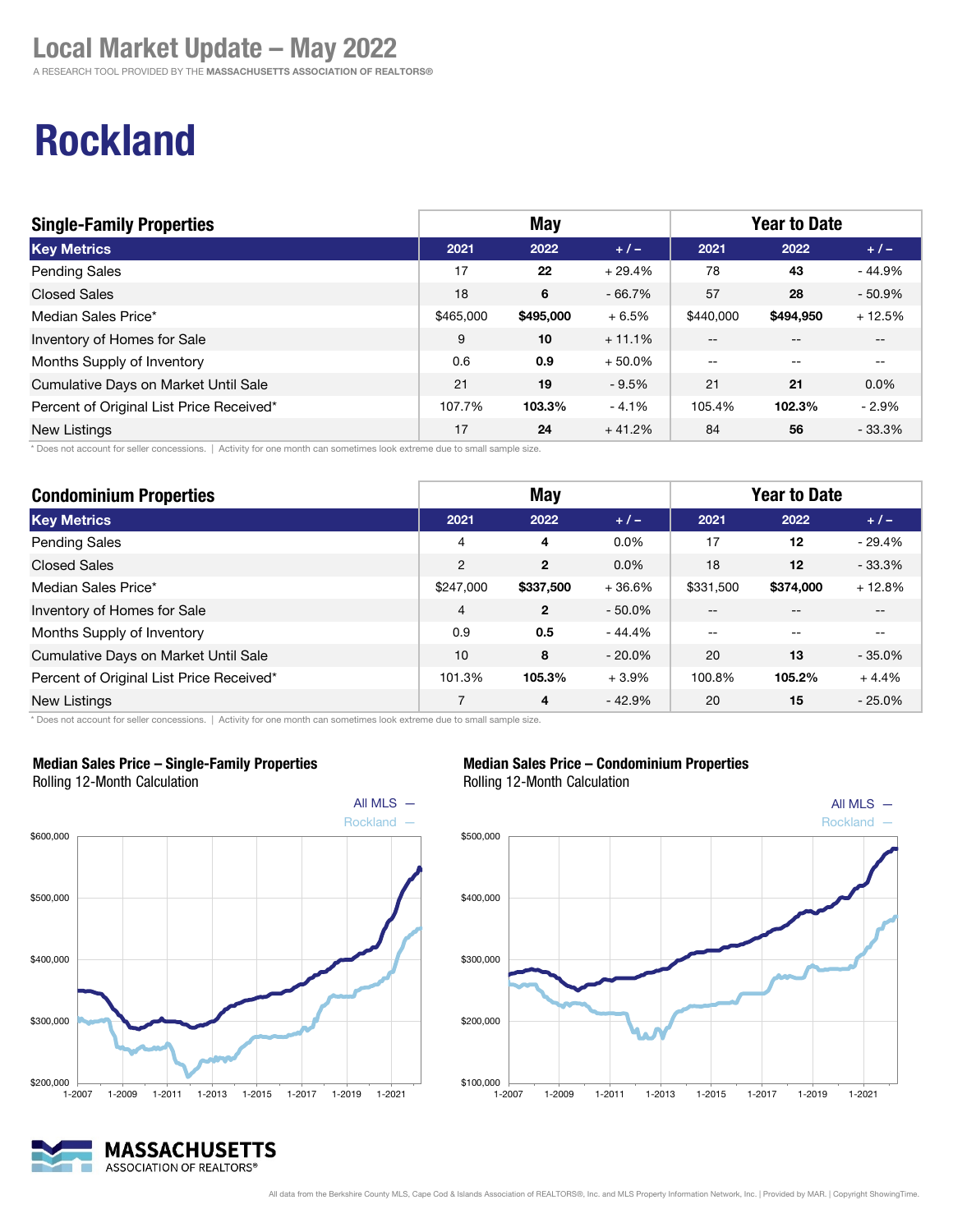A RESEARCH TOOL PROVIDED BY THE MASSACHUSETTS ASSOCIATION OF REALTORS®

# **Scituate**

| <b>Single-Family Properties</b>          | May       |           |          | <b>Year to Date</b> |           |           |
|------------------------------------------|-----------|-----------|----------|---------------------|-----------|-----------|
| <b>Key Metrics</b>                       | 2021      | 2022      | $+1-$    | 2021                | 2022      | $+/-$     |
| <b>Pending Sales</b>                     | 31        | 31        | $0.0\%$  | 107                 | 100       | $-6.5%$   |
| <b>Closed Sales</b>                      | 23        | 26        | $+13.0%$ | 84                  | 66        | $-21.4%$  |
| Median Sales Price*                      | \$741,000 | \$925,000 | $+24.8%$ | \$717,500           | \$907,500 | $+26.5%$  |
| Inventory of Homes for Sale              | 21        | 23        | $+9.5%$  | $- -$               | $- -$     | $- -$     |
| Months Supply of Inventory               | 0.8       | 1.1       | $+37.5%$ | $- -$               | $- -$     | $- -$     |
| Cumulative Days on Market Until Sale     | 22        | 29        | $+31.8%$ | 42                  | 34        | $-19.0\%$ |
| Percent of Original List Price Received* | 105.4%    | 107.3%    | $+1.8%$  | 103.0%              | 104.3%    | $+1.3%$   |
| <b>New Listings</b>                      | 33        | 36        | $+9.1%$  | 117                 | 120       | $+2.6%$   |

\* Does not account for seller concessions. | Activity for one month can sometimes look extreme due to small sample size.

| <b>Condominium Properties</b>            | <b>May</b> |           |           | <b>Year to Date</b> |           |          |
|------------------------------------------|------------|-----------|-----------|---------------------|-----------|----------|
| <b>Key Metrics</b>                       | 2021       | 2022      | $+/-$     | 2021                | 2022      | $+/-$    |
| <b>Pending Sales</b>                     | 10         | 7         | $-30.0\%$ | 34                  | 32        | $-5.9%$  |
| <b>Closed Sales</b>                      | 9          | 8         | $-11.1%$  | 31                  | 23        | $-25.8%$ |
| Median Sales Price*                      | \$656,500  | \$880,000 | $+34.0%$  | \$718,000           | \$755,925 | $+5.3%$  |
| Inventory of Homes for Sale              | 17         | 9         | $-47.1%$  | --                  |           | --       |
| Months Supply of Inventory               | 2.1        | 1.4       | $-33.3%$  | $-$                 |           |          |
| Cumulative Days on Market Until Sale     | 58         | 70        | $+20.7%$  | 64                  | 86        | $+34.4%$ |
| Percent of Original List Price Received* | 103.1%     | 105.1%    | $+1.9%$   | 105.6%              | 106.4%    | $+0.8%$  |
| New Listings                             | 13         | 9         | $-30.8%$  | 39                  | 25        | $-35.9%$ |

\* Does not account for seller concessions. | Activity for one month can sometimes look extreme due to small sample size.



#### Median Sales Price – Single-Family Properties





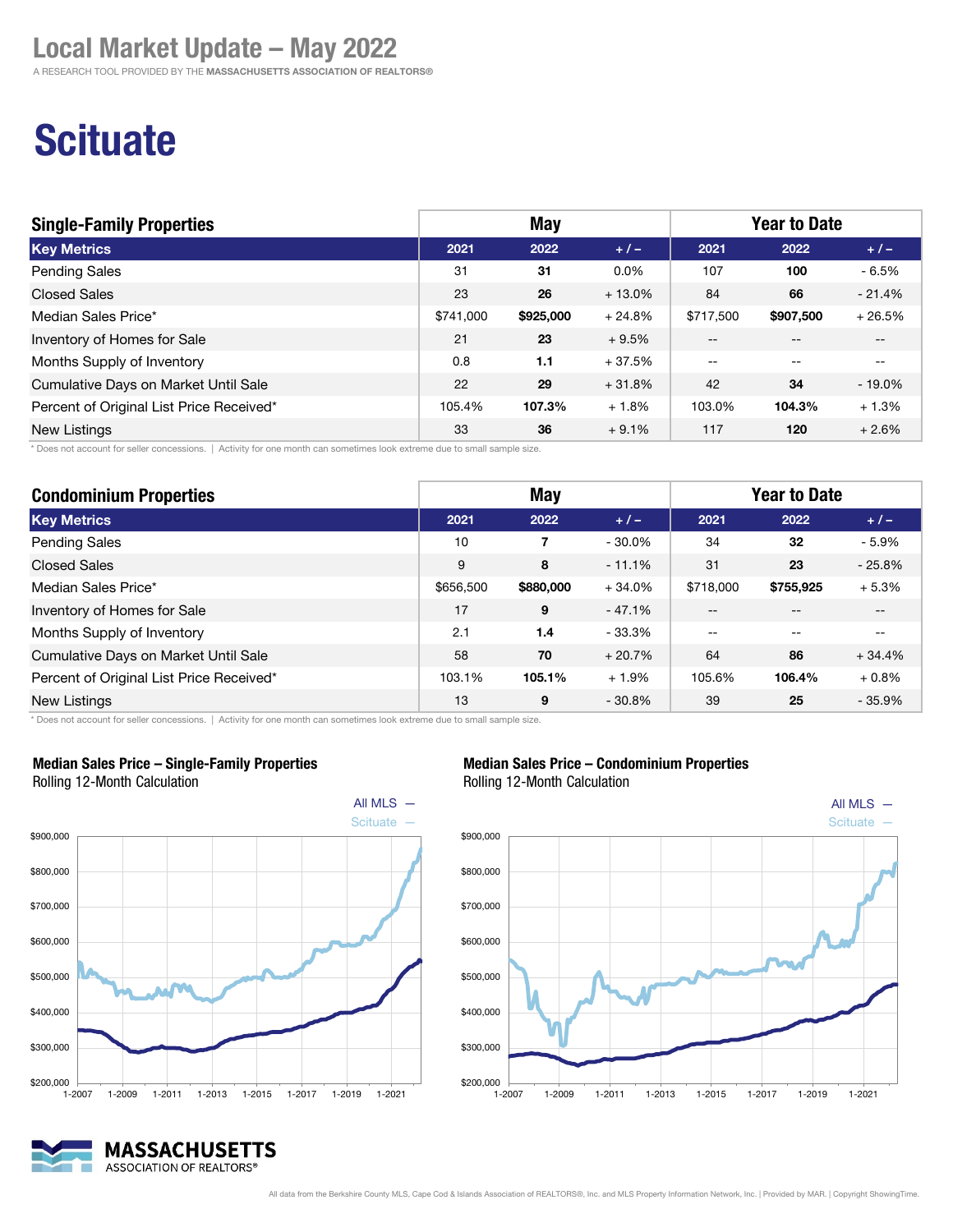A RESEARCH TOOL PROVIDED BY THE MASSACHUSETTS ASSOCIATION OF REALTORS®

# Weymouth

| <b>Single-Family Properties</b>          | May       |           |           | <b>Year to Date</b> |           |          |
|------------------------------------------|-----------|-----------|-----------|---------------------|-----------|----------|
| <b>Key Metrics</b>                       | 2021      | 2022      | $+/-$     | 2021                | 2022      | $+/-$    |
| <b>Pending Sales</b>                     | 57        | 64        | $+12.3%$  | 225                 | 208       | $-7.6%$  |
| <b>Closed Sales</b>                      | 33        | 44        | $+33.3%$  | 148                 | 162       | $+9.5%$  |
| Median Sales Price*                      | \$511,000 | \$600,000 | $+17.4%$  | \$508,750           | \$574,000 | $+12.8%$ |
| Inventory of Homes for Sale              | 30        | 23        | $-23.3\%$ | $- -$               |           | $- -$    |
| Months Supply of Inventory               | 0.6       | 0.5       | $-16.7%$  | $\sim$ $\sim$       | $- -$     | $- -$    |
| Cumulative Days on Market Until Sale     | 21        | 20        | $-4.8%$   | 26                  | 22        | $-15.4%$ |
| Percent of Original List Price Received* | 105.3%    | 107.2%    | $+1.8%$   | 104.2%              | 106.3%    | $+2.0%$  |
| <b>New Listings</b>                      | 53        | 72        | $+35.8%$  | 245                 | 227       | $-7.3%$  |

\* Does not account for seller concessions. | Activity for one month can sometimes look extreme due to small sample size.

| <b>Condominium Properties</b>            | <b>May</b> |           |           | <b>Year to Date</b> |           |          |
|------------------------------------------|------------|-----------|-----------|---------------------|-----------|----------|
| <b>Key Metrics</b>                       | 2021       | 2022      | $+/-$     | 2021                | 2022      | $+/-$    |
| <b>Pending Sales</b>                     | 22         | 28        | $+27.3%$  | 101                 | 114       | $+12.9%$ |
| <b>Closed Sales</b>                      | 23         | 19        | $-17.4%$  | 81                  | 88        | $+8.6%$  |
| Median Sales Price*                      | \$306,500  | \$365,000 | $+19.1%$  | \$306,000           | \$330,000 | $+7.8%$  |
| Inventory of Homes for Sale              | 30         | 6         | $-80.0\%$ | --                  |           |          |
| Months Supply of Inventory               | 1.4        | 0.3       | - 78.6%   | $-$                 |           |          |
| Cumulative Days on Market Until Sale     | 27         | 33        | $+22.2%$  | 33                  | 32        | $-3.0\%$ |
| Percent of Original List Price Received* | 101.9%     | 105.2%    | $+3.2%$   | 100.6%              | 102.5%    | $+1.9%$  |
| <b>New Listings</b>                      | 19         | 21        | $+10.5%$  | 121                 | 112       | $-7.4%$  |

\* Does not account for seller concessions. | Activity for one month can sometimes look extreme due to small sample size.



Median Sales Price – Single-Family Properties

#### Median Sales Price – Condominium Properties Rolling 12-Month Calculation